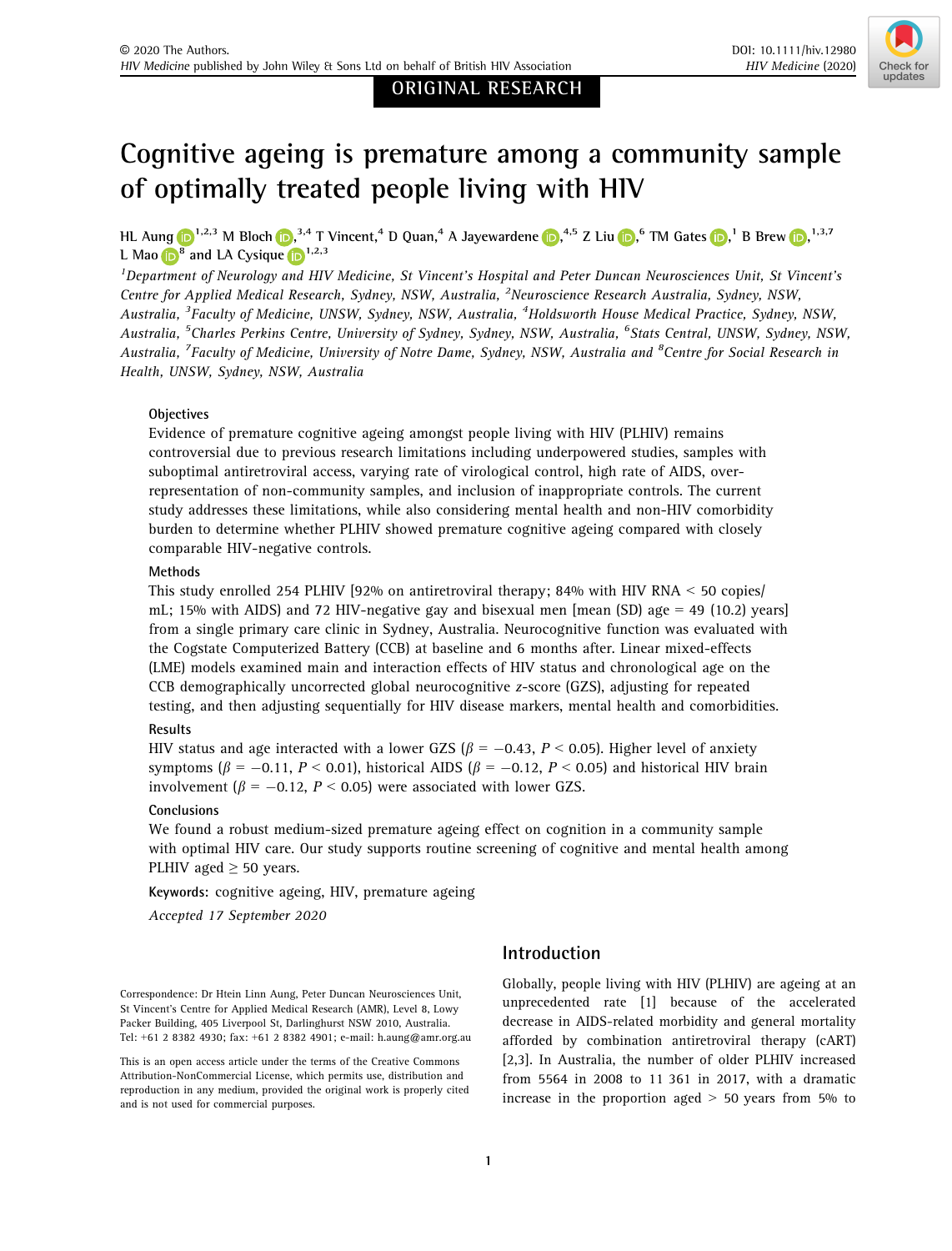46% between 1986 and 2017 [4]. Within the next 20– 30 years,  $> 70\%$  of the Australian PLHIV will be aged 50+ years [5].

With ageing, neurological and psychological health is becoming increasingly relevant for PLHIV. First, cognitive ageing may be premature among PLHIV because of persistent immune activation and inflammation along with an increased prevalence of other age-related comorbidities [especially cardiovascular diseases (CVD) and stroke], all of which are known risk factors for dementia in the general population [6]. Second, age is the number one risk factor for cognitive decline and dementia in the general population [7] and even mild evidence of premature cognitive ageing could have serious public health implications for the ageing HIV epidemic. Third, PLHIV carry a significant mental health burden such as anxiety and depression [8,9], which are also known risk factors for cognitive decline and dementia [10,11].

In our recently completed systematic review, we found that previous HIV and cognitive ageing studies have identified signals for premature neurocognitive ageing [12]. Premature cognitive ageing was defined as lower cross-sectional neurocognitive performance amongst PLHIV compared with age-matched HIV-negative people (i.e. there is significant interaction effect of HIV and age on cross-sectional continuous neurocognitive performance). However, findings of this abnormal pattern of cognitive ageing have been inconsistent across studies due to certain methodological limitations. These included small sample size, lack of age-matched HIV-negative controls, clinical heterogeneity and suboptimal representation of PLHIV aged  $\geq$  50 years.

Furthermore, there was an ascertainment bias towards cohorts that included a high proportion of cases with historical AIDS, and non-community samples with disparities in cART access and degree of virological control [13,14]. Community samples are healthier and more representative of the current HIV epidemic, especially in countries where ART is subsidized [15].

Our review [12] also demonstrated that only a minority of cognitive ageing studies adjusted for the effects of age-related comorbidities and other comorbidities that may affect neurocognitive performance. Indeed, in addition to the effect of chronological age, an array of other factors such as HIV clinical characteristics (e.g. clinical stage, nadir and current CD4 counts and HIV viral load), previous HIV brain involvement [i.e. historical central nervous system (CNS) opportunistic infection (OI) and HIV-associated neurocognitive disorder (HAND)], age-related comorbidities, mental health burden and lifestyle factors will complicate the degree to which premature ageing can be ascribed [16,17].

The present study sought to assess the evidence of premature cognitive ageing amongst PLHIV addressing the previous studies' limitations. For this, we tested whether there is an interaction effect of HIV and age on neurocognitive performance in a community sample of HIVpositive bisexual and gay men with low AIDS rate and high ART access and a cohort of age- and lifestylematched HIV-negative people. All participants were recruited from a single primary care practice in Sydney, Australia. Half of the participants were aged  $\geq$  50 years.

## Methods

#### **Participants**

Details of the study cohort enrolled from a primary care clinic in Sydney, Australia, have been reported previously [18,19]. Briefly, the recruitment and baseline assessment took place between October 2011 and October 2012. Participants were reassessed 6 months later to assess any potential short-term cognitive changes. A total of 326 participants (254 HIV-positive and 72 HIV-negative) participated in this study and 266 participants (208 HIV-positive and 58 HIV-negative) attended for follow-up. The attrition rate was 18%.

Participants included allcomers except for evidence of alcohol or substance intoxication at the time of assessment. These relaxed criteria of inclusion were designed to improve the study's representativeness and the generalizability of results to similar primary care cohorts in Australia and other countries with cART access and universal health coverage. Nevertheless, we note that in this community sample, no participants had a history of non-HIV dementia, major traumatic brain injury (TBI) or other advanced neurological disorder, and no participants had a psychiatric disorder on the psychotic axis. Milder forms of neurological and psychiatric conditions were recorded, including mild TBI, non-advanced multiple sclerosis, non-advanced Parkinson's disease and minor stroke. In the HIV-positive participants, a history of HIV brain involvement (treated CNS OI, HAND) was not set as an exclusion criterion and recorded. Medical history, psychiatric/psychological, and alcohol/drug use history were also carefully recorded (see details later).

### Procedures

#### Demographic and medical inventories

Procedures have been reported in detail in previous publications [18,19]. Briefly, the visit included medical and demographic inventories. The following conditions were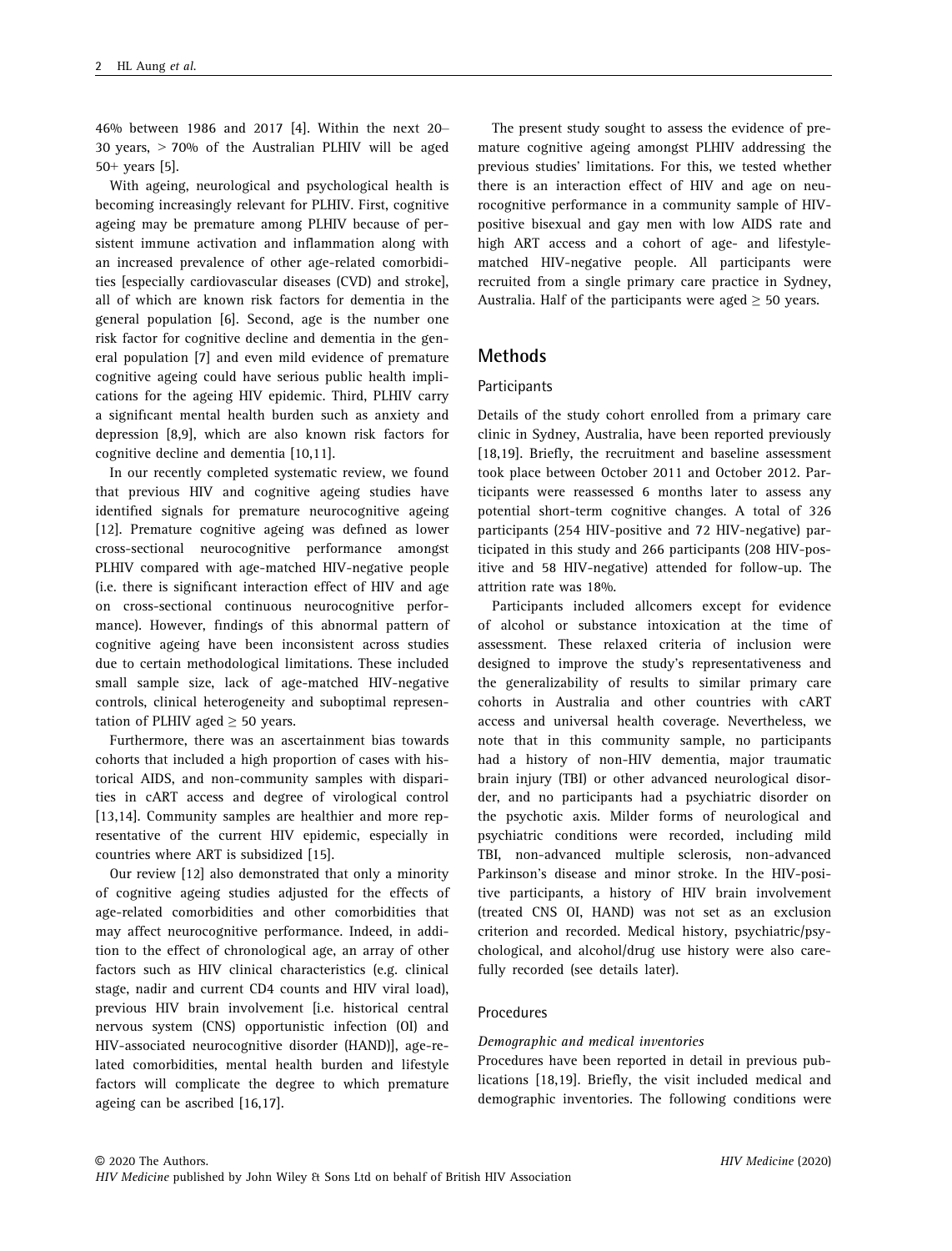recorded: lifetime depression, history of anxiety or panic attack, history of non-HIV neurological disorders, history of HIV-related neurological disorder (past treated HAND or CNS OI), coinfections (treated syphilis and treated HCV), vascular risk factors and conditions (hypertension, angina, myocardial infarct, vascular disease and coronary artery disease, smoking and diabetes). HIV route of transmission, date of diagnosis, cART treatment, and cART duration were also collected from the HIV-positive participants. HIV-related medical and laboratory information such as current CD4 and CD8 levels, nadir CD4 count, plasma HIV RNA viral load result and HIV clinical stage were measured within a week of the assessment.

#### Mood and functional assessments

Current mood was evaluated with a 21-item depression, anxiety, stress scale (DASS-21) [20]. Standard Australian cut-offs were applied to determine clinically relevant mood changes: scores of  $> 13$  in the depression component,  $> 9$  in anxiety component, and  $> 18$  in stress component were defined as having clinically significant levels of depressive, anxiety or stress symptoms. The Mini-International Neuropsychiatric Interview alcohol and substance use sections [21] were administered to determine the presence of any alcohol use disorder (AUD) or substance use disorder (SUD). Instrumental activities of daily living (IADLs) were measured with a modified version of the Lawton and Brody scale [22].

#### Neurocognitive assessment

Neurocognitive performance was assessed using the Cogstate Computerized Battery (CCB) [23]. The CCB is a cognitive screening tool that can be conducted by nonspecialists and covers the cognitive domains commonly affected by HAND [19]. Details of the assessment have also been reported before [18,19]. The CCB version for this study covered information processing speed, attention and working memory, verbal learning and memory [24], and included six measures: detection speed, identification speed, one back accuracy, two back accuracy, international shopping list (ISL) task learning total correct and ISL task delayed recall total correct.

For our primary aim analyses on the age effect on cognition, we used the age-uncorrected global z-score (GZS). For this, raw scores were converted to z-scores centred to the mean age of the entire sample using norms provided by Cogstate for Australians of the same education level and sex as the current sample [18]. We then applied a practice effect correction on the individual tasks on the 6-month age-uncorrected z-scores, where the practice effect was extracted from the same normative sample. Both baseline and 6-month follow-up individual ageuncorrected z-scores were then averaged into a GZS. A low GZS indicates lower performance.

While not the main aim of our study, we determined the CCB-based HAND prevalence at baseline and followup for future references. Rate of neurocognitive impairment (NCI) was also determined in the HIV-negative controls. For this, raw scores were converted to age- and gender-standardized z-scores [18]. For the follow-up, a practice effect correction was included. These z-scores were then converted to deficit scores ranging from 0 to 5 as follows: 0 (z-score  $\ge$  -1.0); 1 (z-score  $\le$  -1.0 to  $-1.5$ ); 2 (z-score  $<-1.5$  to  $-2.0$ ); 3 (z-score  $<-2.0$  to  $-2.5$ ); 4 (z-score  $<-2.5$  to  $-3.0$ ); and 5 (z-score  $<-3.0$ ). A global deficit score (GDS) was computed by averaging the six individual tasks' deficit scores. A high GDS indicates greater impairment level. Based on our previous work with the CCB and its sensitivity/specificity to HAND against standard neuropsychological testing, we used a GDS cut-off of  $> 0.5$  rather than  $\geq 0.5$  to define NCI [18,19]. HAND was classified according to the methods developed in our previous study [18]: asymptomatic neurocognitive impairment (ANI),  $GDS > 0.5$  and no IADL decline; mild neurocognitive disorder (MND),  $GDS > 0.5-1.5$  and mild to moderate IADL decline; HIVassociated dementia (HAD), GDS  $\geq$  1.5 and severe IADL decline. In the HIV-negative controls, NCI was rated as mild NCI, GDS > 0.5 and no IADL decline; moderate NCI, GDS > 0.5–1.5 and mild-to-moderate IADL decline; severe NCI, GDS  $\geq$  1.5 and severe IADL decline.

#### Statistical analysis

To estimate the effect of HIV-related neurological conditions and other neurological conditions, two categorical variables were created: HIV neurological involvement history coded as 'yes' or 'no' (previous history of CNS OI or previous history of HAND) and non-HIV-related neurological history (history of head injury, history of stroke, any history of neurological/CNS conditions such as multiple sclerosis and Parkinson's disease). A categorical variable termed CVD was created and rated 'yes' if the participant had any history of hypertension, angina, myocardial infarct, vascular disease and coronary artery disease vs. 'no'. HIV-negative participants were coded as 'no' for CDC stage C and HIV-related neurological history and '0' for HIV duration to be able to control and assess the effect of these variables in the analysis with HIV-negative controls.

To assess our primary aim, the study participants were divided a priori into four groups by age category and HIV status (younger,  $\leq 50$  years; older,  $\geq 50$ ). This cut-off of 50 years old was used based on previous evidence that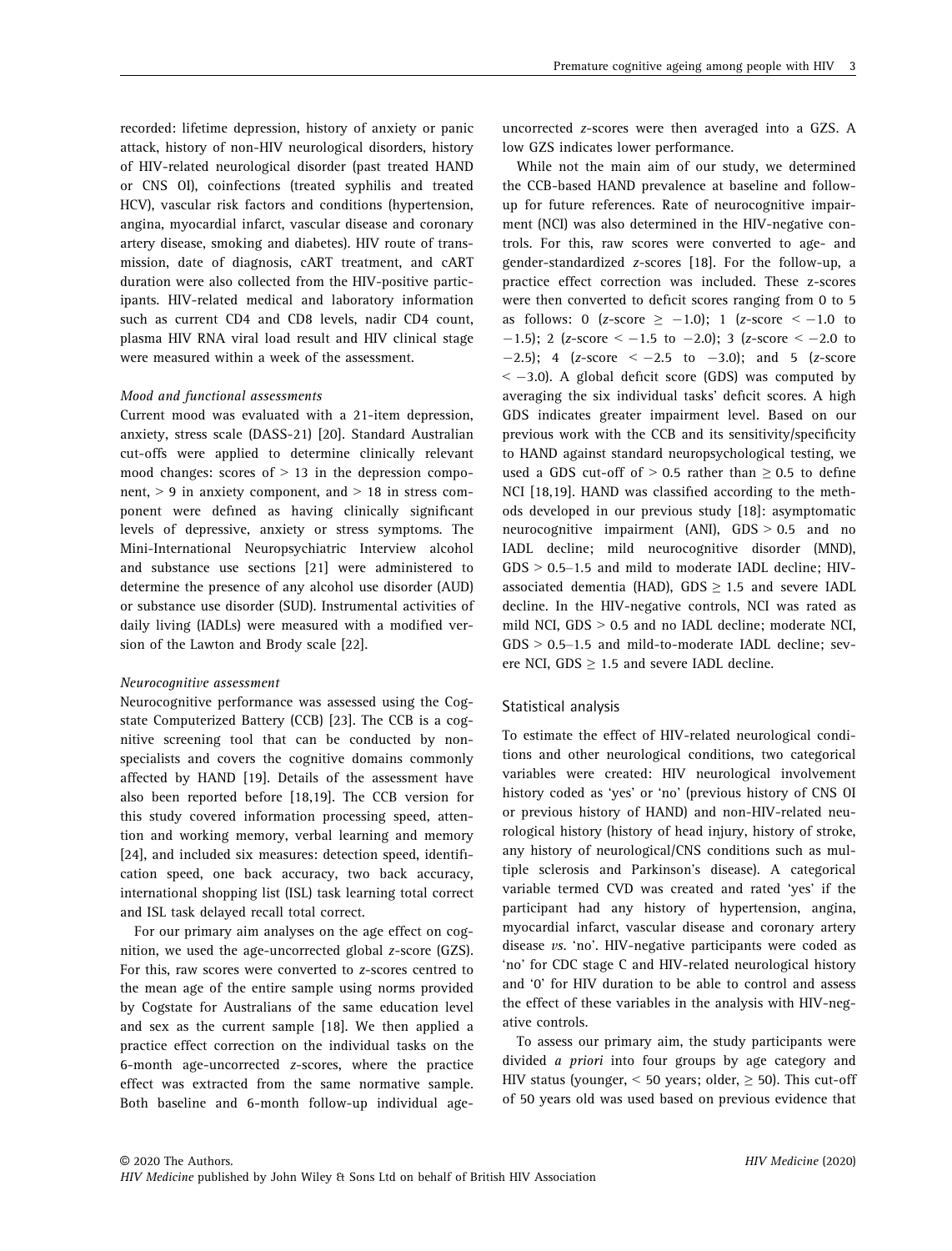this age represents a clinically meaningful cut-off in HIV and ageing research [25]. Student's *t*-test, ANOVA and  $\chi^2$ tests were used to compare the mean and group differences of demographics, HIV-related characteristics and comorbidities. These variables were also compared between those who came back for the 6-month follow-up and those who did not (Tables S1 and S2). HIV-positive participants who came back for follow-up were more likely to be Australian of Anglo-English-speaking background ( $P < 0.001$ ), have longer duration living with HIV  $(P = 0.02)$ , longer duration of ART  $(P = 0.04)$ , and higher proportion of HIV-related neurological involvement history compared with those who did not  $(P = 0.004)$ . Among HIV-negative participants, there was no significant difference in terms of demographic and clinical characteristics between those who came back at the 6 month follow-up and those who did not.

We then used a LME model to assess the main and interaction effects of age and HIV status on the GZS. All the baseline and 6-month follow-up visits were included in the analysis. The model was built using the restricted maximum likelihood method. Variables were fitted into the model through forward selection. Subjects were included as a random effect. Fixed linear effects included were the individual terms of HIV status and age (continuous) and their interaction.

To determine the effects of covariates while selecting the best model fit, we included all the covariates that were significantly different among the four HIV/age groups. All the other relevant covariates, such as lifetime history of depression, history of mental illness and non-HIV-related neurological history, were also incorporated into the model in addition to the primary predictors and their interactions. Next, covariates with a  $P > 0.3$  were taken out of the model step by step while assessing the model's fitness with the Akaike information criterion (AIC). The variables fitted into the model were adjusted until there was no significant decrease in the AIC value. A total of nine covariates remained in the final model in addition to the three primary predictors and their interaction. The residual plots of the final model were examined to check whether any model broke the assumption of the linearity, normality and homoscedasticity. No deviation was detected. Collinearity between the variables in the final model was assessed with the variance inflation factor (VIF). The VIF was  $\leq$  5 for all the tested variables except the interaction terms. A similar LME model was also conducted, restricting only to the HIV-positive participants and including all the HIV biomarkers (e.g. CD4, viral load and duration of cART). The analyses were conducted with the lme4 package in R statistical software [26]. For all the analyses,  $P < 0.05$  was set as the

statistically significant threshold, while effect sizes and confidence interval (CI) were reported to aid in the interpretation of any statistically significant result.

## Results

Table 1 presents the demographic and clinical characteristics in the four HIV/age study groups. Younger HIVpositive self-reported the highest anxiety symptoms at baseline. They also had the highest prevalence of AUD/ SUD at both baseline and follow-up compared with all other groups. The proportion with treated syphilis, CVD and low glomerular filtration rate (i.e.  $eGFR < 60$ ) was at its highest amongst older HIV-positive participants vs. all other groups. Diabetes was the most prevalent amongst older HIV-negative people.

Table 2 presents the HIV disease characteristics between younger HIV-positive and older HIV-positive participants. Older HIV-positive participants had lower nadir and current CD4 T cell counts, higher ART uptake, and longer HIV duration compared with the younger HIV-positive participants at  $P \le 0.05$ .

Table 3 presents the HIV/age group comparisons for the age-uncorrected GZS. The older HIV-positive participants had the lowest performance on the GZS at both baseline and follow-up compared with all other groups. CCB-based HAND prevalence (demographically corrected plus practice effect-corrected at follow-up) was compared between HIV-negative and HIV-positive participants and is presented in Tables S3 and S4. HAND/NCI prevalence was significantly higher among HIV-positive than among HIV-negative participants at both baseline  $(42\% \text{ vs. } 22\%)$ and follow-up (43% *vs.* 23%) ( $P < 0.05$ ).

Table 4 presents the results for the final LME model. The iterative model building and comparisons are provided in Tables S5 and S6. Neither HIV status ( $\beta$  = 0.27) nor age ( $\beta = -0.13$ ) main effect was significantly associated with the GZS at  $P < 0.05$ . However, their interaction was significantly associated with a lower GZS  $(\beta = -0.43, 95\% \text{ CI: } -0.85 \text{ to } -0.02, P < 0.05) \text{ on GZS.}$ Three covariates were significantly associated with lower GZS across the study period. These included having a history of HIV brain involvement  $(\beta = -0.12, 95\%)$ CI:  $-0.22$  to  $-0.01$ ,  $P < 0.05$ ); having been diagnosed with CDC stage C ( $\beta$  = -0.12, 95% CI: -0.22, -0.03,  $P < 0.05$ ) and having higher anxiety score ( $\beta = -0.11$ , 95% CI:  $-0.19$  to  $-0.04$ ,  $P < 0.01$ ). By contrast, current SUD was associated with higher GZS in an unexpected direction ( $\beta$  = 0.07, 95% CI: 0.004–0.14).

Figure 1 presents the interaction effect of HIV and age on cross-sectional GZS predicted by the regression model. It is evident that neurocognitive performance deteriorated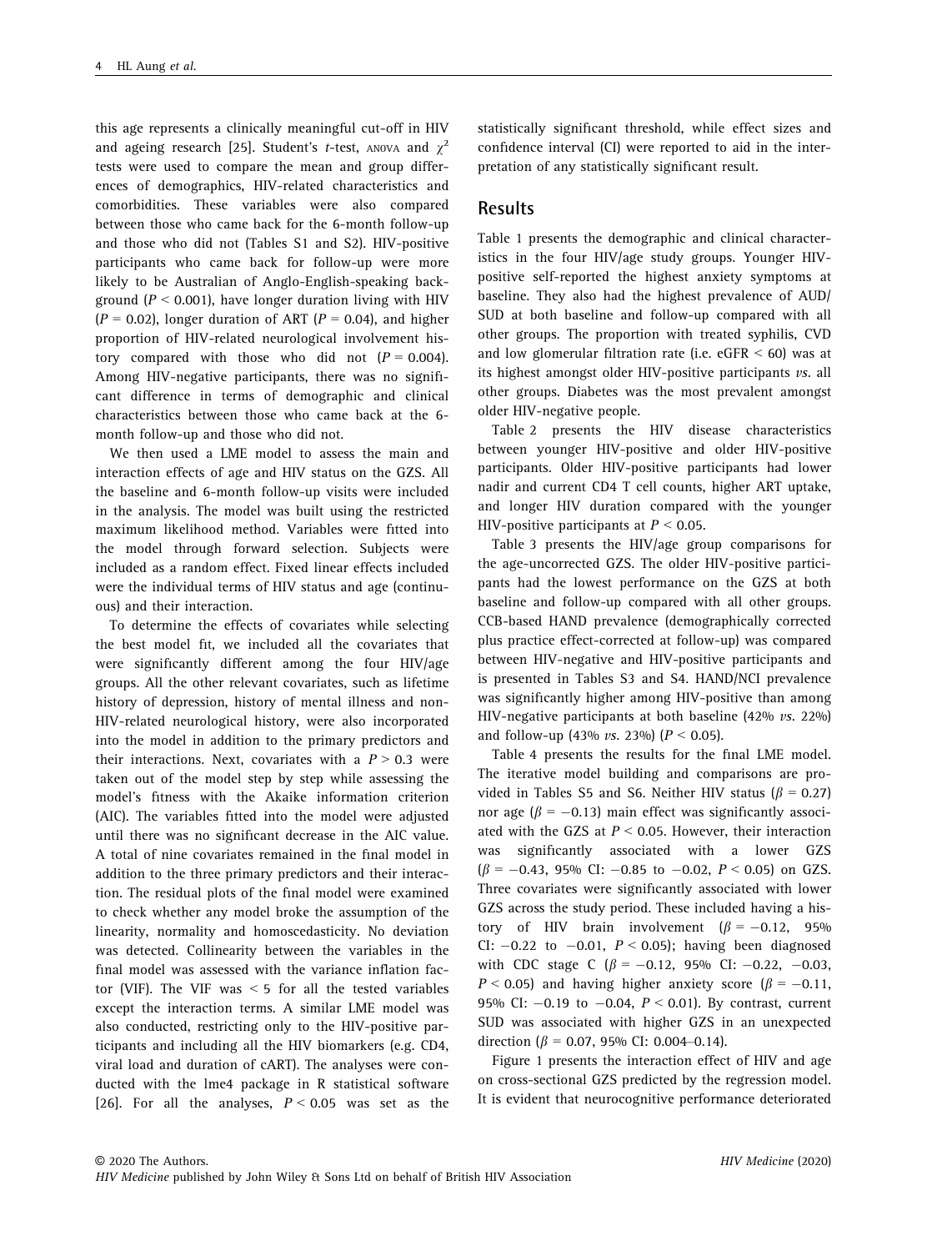| Variable                          |            |            | Young HIV-negative (38) Old HIV-negative (34) Young HIV-positive (138) Old HIV-positive (116) All (326) |            |           | P            |
|-----------------------------------|------------|------------|---------------------------------------------------------------------------------------------------------|------------|-----------|--------------|
| Demographics                      |            |            |                                                                                                         |            |           |              |
| Ethnicity<br>Anglo-ESB-Australian | 34 (89%)   | 31 (91%)   | 114 (83%)                                                                                               | 106 (91%)  | 285 (87%) | 0.16         |
| <b>Other</b>                      | $4(1\%)$   | 3(9%)      | 24 (7%)                                                                                                 | 10 (9%)    | 41 (13%)  |              |
| Age                               | 38.5 (7.9) | 58.7 (6)   | 42.6 (5.7)                                                                                              | 57.4 (6.4) | 49 (10.2) | 0.29         |
| Education                         |            |            |                                                                                                         |            |           |              |
| Above secondary school            | 27 (71%)   | 28 (82%)   | 103 (75%)                                                                                               | 73 (63%)   | 231 (71%) | 0.08         |
| Below secondary school            | 11 (29%)   | $6(18\%)$  | 35 (25%)                                                                                                | 43 (37%)   | 95 (29%)  |              |
| Comorbidities                     |            |            |                                                                                                         |            |           |              |
| DASS anxiety (baseline)           |            |            |                                                                                                         |            |           |              |
| Yes                               | 7(18%)     | 3(9%)      | 45 (32%)                                                                                                | 26 (22%)   | 81 (25%)  | 0.02         |
| No                                | 31 (82%)   | 31 (91%)   | 93 (68%)                                                                                                | 90 (78%)   | 245 (75%) |              |
| DASS stress (baseline)            |            |            |                                                                                                         |            |           |              |
| Yes                               | 7(18%)     | $2(6\%)$   | 30 (22%)                                                                                                | 16 (14%)   | 55 (17%)  | 0.11         |
| No                                | 31 (82%)   | 32 (94%)   | 108 (78%)                                                                                               | 100 (86%)  | 271 (83%) |              |
| DASS depression (baseline)        |            |            |                                                                                                         |            |           |              |
| Yes                               | 11 (29%)   | 3(9%)      | 39 (28%)                                                                                                | 27 (23%)   | 80 (25%)  | 0.11         |
| No                                | 27 (71%)   | 31 (91%)   | 99 (72%)                                                                                                | 89 (77%)   | 246 (75%) |              |
| DASS depression (month 6)         |            |            |                                                                                                         |            |           |              |
| Yes                               | $6(22\%)$  | 4 (13%)    | 29 (27%)                                                                                                | 21 (21%)   | 60 (23%)  | 0.43         |
| No                                | 21 (78%)   | 27 (87%)   | 80 (73%)                                                                                                | 77 (79%)   | 205 (77%) |              |
| DASS anxiety (month 6)            |            |            |                                                                                                         |            |           |              |
| Yes                               | 7(26%)     | $2(6\%)$   | 27(25%)                                                                                                 | 23 (23%)   | 59 (22%)  | 0.16         |
| No                                | 20 (74%)   | 29 (97%)   | 82 (75%)                                                                                                | 75 (77%)   | 206 (78%) |              |
| DASS stress (month 6)             |            |            |                                                                                                         |            |           |              |
| Yes                               | 5(19%)     | $3(10\%)$  | 21 (19%)                                                                                                | 12 (12%)   | 41(15%)   | 0.4          |
| No                                | 22 (81%)   | 28 (90%)   | 88 (81%)                                                                                                | 86 (88%)   | 224 (85%) |              |
| Non-HIV neurological history*     |            |            |                                                                                                         |            |           |              |
| Yes                               | $6(16\%)$  | $7(21\%)$  | 34 (25%)                                                                                                | 31 (27%)   | 78 (24%)  | 0.55         |
| No                                | 32 (84%)   | 27 (79%)   | 104 (75%)                                                                                               | 73 (66%)   | 248 (76%) |              |
| Current AUD (baseline)            |            |            |                                                                                                         |            |           |              |
| Yes                               | $1(3\%)$   | 3(9%)      | 17 (12%)                                                                                                | 18 (7%)    | 29 (9%)   | 0.22         |
| No                                | 37 (97%)   | 31 (91%)   | 121(88%)                                                                                                | 108 (93%)  | 297 (99%) |              |
| Current SUD (baseline)            |            |            |                                                                                                         |            |           |              |
| Yes<br>No                         | 2(5%)      | $0(0\%)$   | 39 (28%)                                                                                                | 12 (10%)   | 53 (16%)  | ${}< 0.0001$ |
| Current AUD (month 6)             | 36(95%)    | 34 (100%)  | 99 (72%)                                                                                                | 104 (90%)  | 273 (84%) |              |
| Yes                               | 5(19%)     | $1(3\%)$   | 11 (10%)                                                                                                | $2(2\%)$   | 19 (7%)   | 0.01         |
| No                                | 22 (81%)   | 30 (97%)   | 98 (90%)                                                                                                | 97 (98%)   | 247 (93%) |              |
| Current SUD (month 6)             |            |            |                                                                                                         |            |           |              |
| Yes                               | $2(7\%)$   | $0(0\%)$   | 20 (18%)                                                                                                | $6(6\%)$   | 28 (11%)  | 0.004        |
| No                                | 25 (93%)   | 31 (100%)  | 89 (82%)                                                                                                | 93 (94%)   | 238 (89%) |              |
| Smoking                           |            |            |                                                                                                         |            |           |              |
| Yes                               | $9(24\%)$  | $5(15\%)$  | 33 (24%)                                                                                                | 24 (21%)   | 71 (22%)  | 0.68         |
| No                                | 29 (76%)   | 29 (85%)   | 105 (76%)                                                                                               | 92 (79%)   | 255 (78%) |              |
| Total cholesterol                 |            |            |                                                                                                         |            |           |              |
| High ( $> 5.5$ mmol/L)            | 6(35%)     | $11(46\%)$ | 36 (31%)                                                                                                | 35 (37%)   | 88 (35%)  | 0.56         |
| Low                               | 11 (65%)   | 13 (54%)   | 79 (69%)                                                                                                | 60 (63%)   | 163 (65%) |              |
| eGFR rate (low)                   |            |            |                                                                                                         |            |           |              |
| Yes $($ 60 mL/min/1.73m2)         | $0(0\%)$   | $0(0\%)$   | $4(3\%)$                                                                                                | 12 (12%)   | 16 (6%)   | 0.02         |
| No                                | 17 (100%)  | 20 (100%)  | 113 (97%)                                                                                               | 87 (88%)   | 237 (94%) |              |
| Hepatitis C RNA-positive          |            |            |                                                                                                         |            |           |              |
| Yes                               | $0(0\%)$   | $0(0\%)$   | 4(3%)                                                                                                   | $5(5\%)$   | 9(4%)     | 0.59         |
| No                                | 22 (100%)  | $9(100\%)$ | 121 (97%)                                                                                               | 92 (95%)   | 244 (96%) |              |
| $CVD^{\dagger}$                   |            |            |                                                                                                         |            |           |              |
| Yes                               | $5(13\%)$  | 15 (44%)   | 19 (14%)                                                                                                | 53 (46%)   | 92 (28%)  | < 0.0001     |
| No                                | 33 (87%)   | 19 (56%)   | 119 (86%)                                                                                               | 63 (54%)   | 234 (72%) |              |
| Diabetes                          |            |            |                                                                                                         |            |           |              |
| Yes                               | $0(0\%)$   | $4(12\%)$  | $3(2\%)$                                                                                                | 9(8%)      | $16(5\%)$ | 0.02         |
| No                                | 38 (100%)  | 30 (88%)   | 135 (98%)                                                                                               | 107(92%)   | 310 (95%) |              |
| History of lifetime depression    |            |            |                                                                                                         |            |           |              |
| Yes                               | 12 (32%)   | 14 (41%)   | 61 (44%)                                                                                                | 44 (38%)   | 131 (40%) | 0.5          |
| No                                | 26 (68%)   | 20 (59%)   | 77 (56%)                                                                                                | 72 (62%)   | 195 (60%) |              |

Table 1 Demographic and clinical characteristics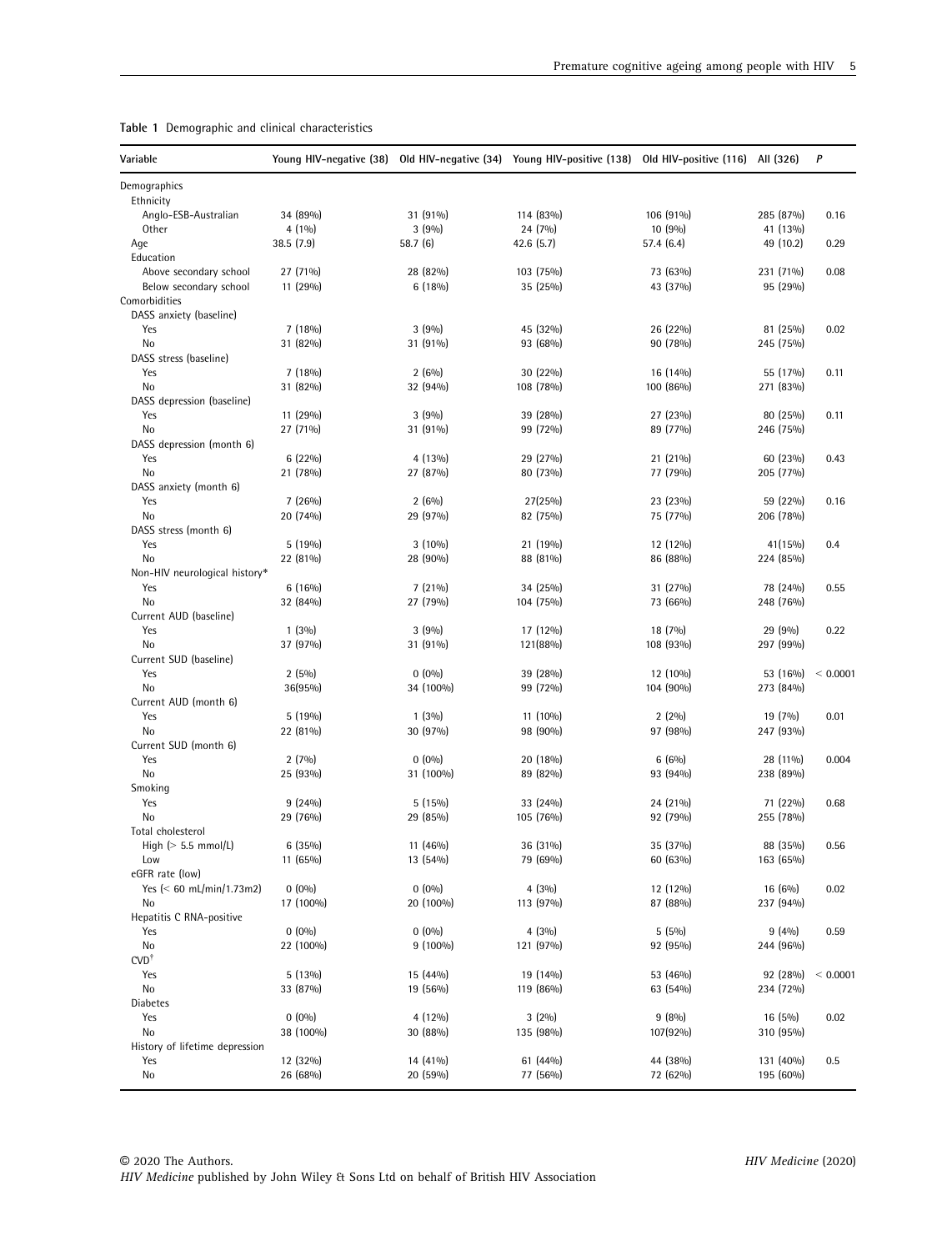Table 1 (Continued)

| Variable                                                            |           |            | Young HIV-negative (38) Old HIV-negative (34) Young HIV-positive (138) Old HIV-positive (116) |           | All (326) | $\overline{P}$ |
|---------------------------------------------------------------------|-----------|------------|-----------------------------------------------------------------------------------------------|-----------|-----------|----------------|
| History of anxiety or panic attack <sup><math>\ddagger</math></sup> |           |            |                                                                                               |           |           |                |
| Yes                                                                 | $4(11\%)$ | 3(9%)      | 24 (17%)                                                                                      | 12 (10%)  | 43 (13%)  | 0.29           |
| No                                                                  | 34 (89%)  | $31(91\%)$ | 114 (72%)                                                                                     | 104 (90%) | 283 (87%) |                |
| Treated syphilis                                                    |           |            |                                                                                               |           |           |                |
| Yes                                                                 | (3%)      | $8(24\%)$  | 35(25%)                                                                                       | 35 (30%)  | 79 (24%)  | 0.007          |
| No                                                                  | 37 (97%)  | 26 (76%)   | 103 (75%)                                                                                     | 81 (70%)  | 247 (76%) |                |

Data are presented as n (%) for categorical variables and mean (SD) for continuous variables.  $\gamma^2$  test was used for categorical and Student's t-test and ANOVA were used for continuous variables. For variables that are not mentioned either month 0 or 6 are month 0 data. AUD, alcohol use disorder; CVD, cardiovascular disease; DASS, Depression Anxiety Stress Scale; eGFR, estimated glomerular filtration rate; ESB, English-

speaking background, PTSD, post-traumatic stress disorder; SUD, substance use disorder.

\*Minor stroke or minor traumatic brain injury (TBI), non-advanced multiple sclerosis and non-advanced Parkinson's disease (no dementia, major TBI, or any other advanced neurological conditions)

† Any history of hypertension, angina, myocardial infarct, vascular disease and coronary artery disease.

‡ Does not include any psychiatric conditions on the psychotic axis.

with increasing age at a significantly higher rate among HIV-positive than among HIV-negative participants.

The final model that was restricted to the HIV-positive participants is presented in Table 5. Older age  $(\beta = -0.32, 95\% \text{ CI: } -0.45 \text{ to } -0.19, P < 0.001)$  was associated with lower GZS. Having a history of non-HIV neurological condition ( $\beta = -0.11$ , 95% CI: -0.22 to  $-0.001$ ,  $P < 0.05$ ), having been diagnosed with CDC stage C ( $\beta$  = -0.10, 95% CI: -0.21 to -0.02, P < 0.05), and having a higher anxiety score ( $\beta = -0.17$ , 95% CI: -0.25 to  $-0.08$ ,  $P < 0.001$ ) were also associated with a lower GZS. In addition, compared with baseline testing, cognitive testing at 6 months was negatively associated with lower GZS among HIV-positive participants ( $\beta = -0.05$ , 95% CI:  $-0.11$  to  $-0.03$ ,  $P < 0.05$ ). On the other hand, duration of ART ( $\beta$  = 0.19, 95% CI: 0.004–0.37, P < 0.05) was associated with a higher GZS.

## **Discussion**

The current study aim was to identify whether there is any evidence of premature cognitive ageing among a community sample of well-treated HIV-positive participants with low historical AIDS vs. demographically, geographically and lifestyle-comparable HIV-negative controls. Importantly, younger (< 50 years) and older (≥ 50 years) age groups were evenly represented across the study population.

The main study finding was evidence of premature cognitive ageing. Essentially, the HIV and age interaction effect size was the largest (medium effect size) compared with all the variables that were significantly associated with neurocognitive performance. Several factors were also independently associated with neurocognitive performance, although they all had small effect sizes. In the analyses including both HIV-negative and HIV-positive

samples, a higher degree of anxiety symptoms, a history of HIV-related brain involvement, and a past CDC stage C diagnosis were associated with lower neurocognitive performance, while SUD was associated with higher cognitive performance. In the analyses restricted to the HIVpositive sample, in addition to age, which has a small to medium effect size, a history of non-HIV-related neurological disorder, a past CDC stage C diagnosis and a shorter duration of ART were associated with poorer neurocognitive performance, all representing small effect sizes.

The HAND CCB-based prevalence in the treated HIVpositive sample in the current study was in line with previously published studies (in independent samples) using the CCB and/or standard neuropsychological testing [27]. This prevalence rate is also similar to international cohorts which have used appropriate demographically corrected norms and reported mild-to-moderate degree of comorbidity burden [28]. The NCI rate amongst HIV-negative participants was higher than in a typical control sample (i.e. 16%) [29], because all HIV-negative comers were included in this study, and some had NCI risk factors, including a slightly higher rate of diabetes. This further corroborates that the CCB is a sensitive instrument to cognitive difficulties [30].

Our study supports and extends previous reports of premature cognitive ageing amongst PLHIV [31,32]. Goodkin et al. [31] identified premature cognitive ageing in a longitudinal cohort of 2278 HIV-positive and 2808 HIV-negative participants (average baseline age = 37.2 years) from the Multicenter AIDS Cohort Study (MACS) who had been followed up 6-monthly for an average duration of 7.4 years. More specifically, this study found a negative interaction effect between chronological age and CDC HIV clinical disease stage on motor function and episodic memory that were measured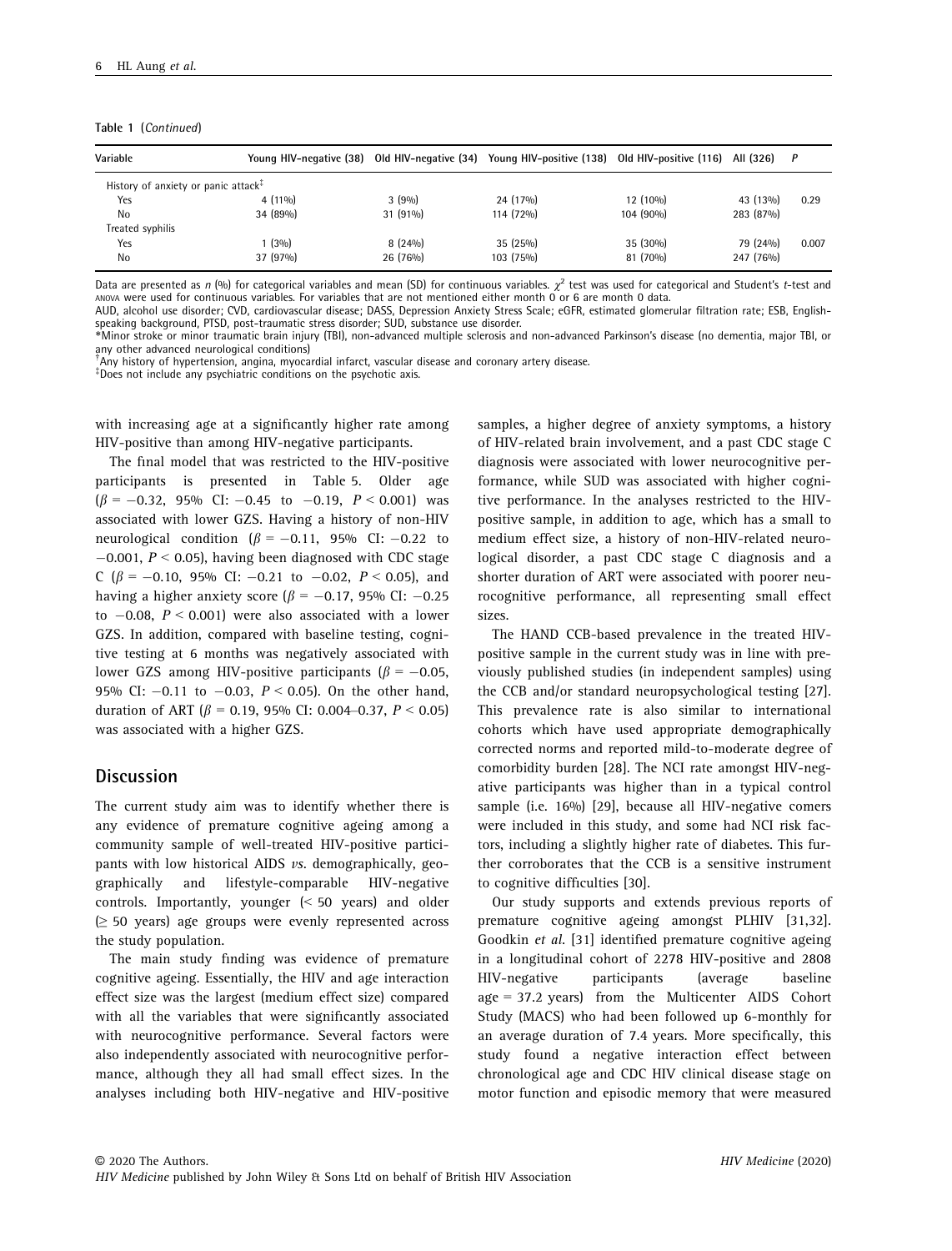| Variable                | Younger<br>HIV-positive<br>(138) | <b>Older</b><br>HIV-positive<br>(116) | All<br>(326) | P        |
|-------------------------|----------------------------------|---------------------------------------|--------------|----------|
|                         |                                  |                                       |              |          |
| Mode of HIV             |                                  |                                       |              |          |
| transmission            |                                  |                                       |              |          |
| Homosexual              | 128 (92%)                        | 108 (93%)                             | 236 (93%)    | 0.91     |
| Heterosexual            | 3(2%)                            | $1(1\%)$                              | 4(2%)        | 0.40     |
| Intravenous             | 2(1%)                            | $0(0\%)$                              | $2(0.8\%)$   | 0.19     |
| drug use                |                                  |                                       |              |          |
| Blood transfusion       | 2(1%)                            | 3(3%)                                 | 5(2%)        | 0.52     |
| Others                  | 7(4%)                            | 4(3%)                                 | 11 (4%)      | 0.53     |
| CDC stage C             |                                  |                                       |              |          |
| (baseline)              |                                  |                                       |              |          |
| Yes                     | 19 (14%)                         | 20 (17%)                              | 39 (15%)     | 0.44     |
| No                      | 119 (86%)                        | 96 (83%)                              | 215 (85%)    |          |
| CDC stage C             |                                  |                                       |              |          |
| (month 6)               |                                  |                                       |              |          |
| Yes                     | 18 (17%)                         | 19 (20%)                              | 37 (18%)     | 0.63     |
| No                      | 87 (83%)                         | 77 (80%)                              | 164 (82%)    |          |
| CD4 cell count          | 667 (278)                        | 590 (238)                             | 632 (263)    | 0.02     |
| (baseline)              |                                  |                                       |              |          |
| (copies/mL)             |                                  |                                       |              |          |
| CD4 cell count          | 689 (269)                        | 608 (219)                             | 650 (249)    | 0.02     |
| (month 6)               |                                  |                                       |              |          |
| (copies/mL)             |                                  |                                       |              |          |
| Nadir CD4 cell count    | 346 (210)                        | 278(169)                              | 315 (195)    | 0.005    |
| (copies/mL)             |                                  |                                       |              |          |
| Nadir CD4 cell count    |                                  |                                       |              |          |
| $\approx$ 200) (copies/ |                                  |                                       |              |          |
| mL)                     |                                  |                                       |              |          |
| Yes                     | 33 (24%)                         | 42 (37%)                              | 75 (30%)     | 0.03     |
| No                      | 102(76%)                         | 71 (63%)                              | 173 (70%)    |          |
| CD8 cell count          | 986 (531)                        | 982 (501)                             | 984 (517)    | 0.95     |
| (copies/mL)             |                                  |                                       |              |          |
| Viral load $(< 200$     |                                  |                                       |              |          |
| copies/mL) at           |                                  |                                       |              |          |
| baseline                |                                  |                                       |              |          |
| Yes                     | 110 (80%)                        | 101 (88%)                             | 211 (84%)    | 0.11     |
| No                      | 27 (20%)                         | 14 (12%)                              | 41 (16%)     |          |
| Viral Load (< 200       |                                  |                                       |              |          |
| copies/mL) at           |                                  |                                       |              |          |
| month 6                 |                                  |                                       |              |          |
| Yes                     | 92 (89%)                         | 90 (95%)                              | 172 (92%)    | 0.16     |
| No                      | 11 (11%)                         | $5(5\%)$                              | 26 (8%)      |          |
| On ART (yes/no)         |                                  |                                       |              |          |
| Yes                     | 122 (88%)                        | 111 (96%)                             | 233 (92%)    | 0.04     |
| No                      | 16 (12%)                         | 5(4%)                                 | 21 (8%)      |          |
| Duration diagnosed      | 11.2(7.7)                        | 17.4(8.4)                             | 14.05(8.6)   | < 0.0001 |
| with HIV (years)        |                                  |                                       |              |          |
| Duration of             | 7.5 (7.2)                        | 12.1(7.1)                             | 9.61(7.5)    | < 0.0001 |
| antiretroviral          |                                  |                                       |              |          |
| therapy (years)         |                                  |                                       |              |          |
| HIV brain               |                                  |                                       |              |          |
| involvement             |                                  |                                       |              |          |
| history*                |                                  |                                       |              |          |
| Yes                     | $10(7\%)$                        | 22 (19%)                              | 32 (13%)     | 0.005    |
| No                      | 128 (93%)                        | 94 (81%)                              | 222 (87%)    |          |

Data are presented as n (%) for categorical variables and mean (SD) for<br>continuous variables.  $\chi^2$  test was used for categorical and Student's ttest and ANOVA were used for continuous variables. For variables that are not mentioned either month 0 or 6 are month 0 data.

\*Previous history of HIV-associated neurocognitive disorder or central nervous system opportunistic infection that was treated with combination antiretroviral therapy and other appropriate prophylaxis.

through standard neuropsychological testing. Another study conducted by Ding et al. [32] in China also detected premature cognitive ageing in their HIV-positive sample. The study included a community cohort of 345 HIV-positive and 345 HIV-negative participants from Taizhou prefecture of the Zhejiang province in China who were over 40 years of age (range: 40–82 years). The study detected an interaction effect of age and HIV status on lower performance in the International HIV Dementia Scale and the Chinese version of the Mini-Mental State Examination for the domains of motor speed, orientation, registration and recall.

Previous studies that did not identify a similar premature cognitive ageing effect were different from the current study in terms of demographic and clinical characteristics of the study participants. Studies that recruited unrepresentatively healthy HIV participants within their country (i.e. highly educated, stable on cART, with undetectable viral load and no neuropsychological confounds) did not observe premature cognitive ageing [33,34]. A Polish study [33] did not observe the premature cognitive ageing effect amongst 91 HIV-positive and 95 HIV-negative participants (age range: 23–75 years) who were recruited from an infectious disease hospital and received standard neuropsychological testing. All the participants in this study were males who were highly educated (≥12 years of education), and clinically stable (no active OI, active syphilis, current hepatitis C coinfection, alcohol or substance abuse, major psychiatric illnesses, liver or renal insufficiency, and had viral load < 60 copies/mL). Towgood et al. [34] also did not identify a premature cognitive ageing effect in their study conducted in the UK in a sample of 40 HIV-positive and 42 HIV-negative participants (age range: 20–75 years) who were white/Caucasian, had CD4 count  $>$  200 cells/ $\mu$ L and viral load < 50 copies/mL for 6 months, and did not have any neuropsychological confounds (i.e. history of HIV brain involvement, hepatitis B or C coinfection, any neurological disorder, history of TBI with loss of consciousness for more than 10 min, any history of alcohol or substance abuse, major psychiatric disorder, and any chronic condition related to cardiac, renal or liver). HIVpositive participants in these studies represent the wellcontrolled elite of the HIV epidemic. While results in similar populations may hold true, they are not representative of the typically multi-comorbid PLHIV and may be substantially biased by a survivor effect [35]. Further, we should remain critical of the conceptual circularity in pre-selecting the healthiest patients from a clinical population with a chronic disease and then determining that those people are mostly cognitively healthy. This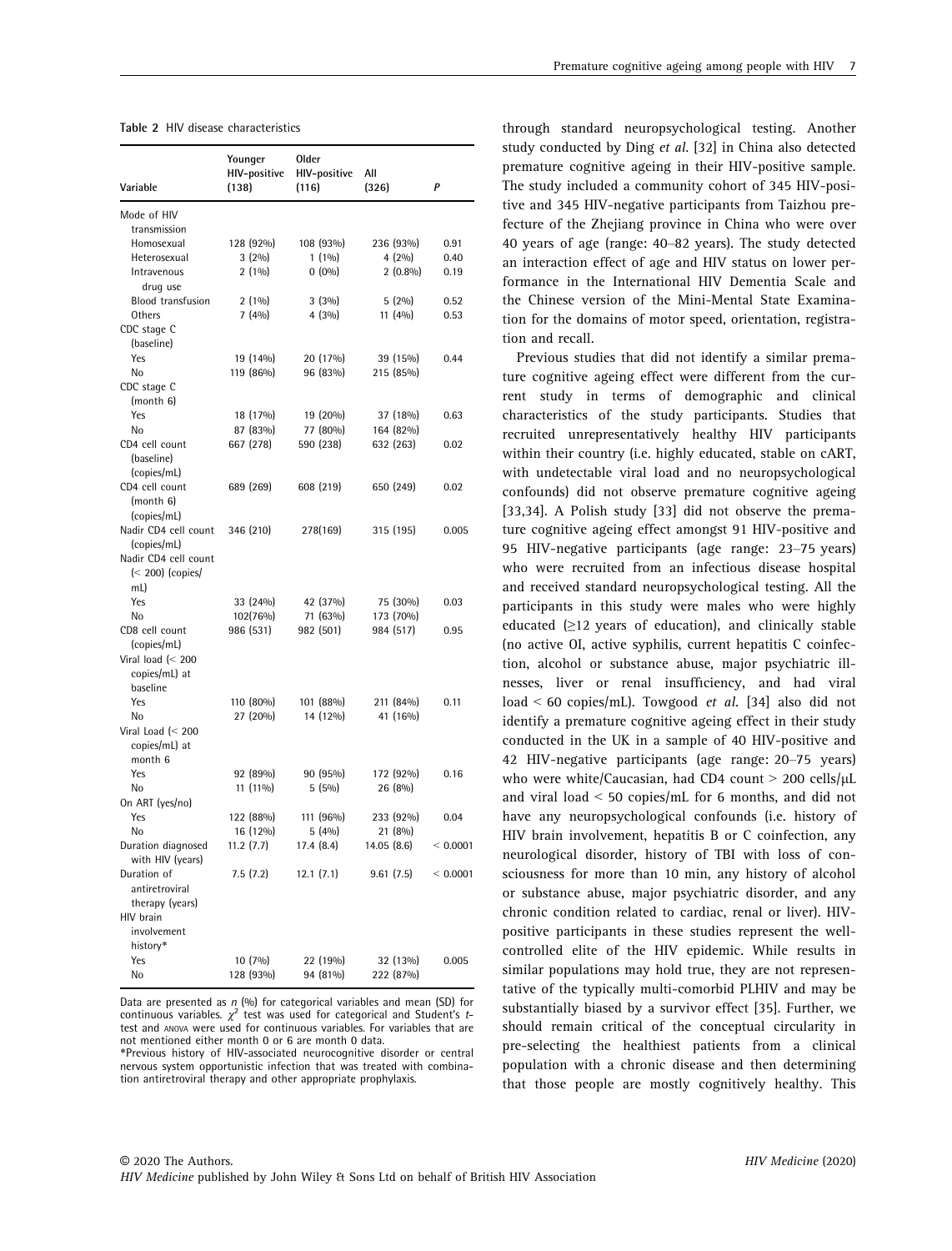|                             | Younger HIV-negative    | Older HIV-negative       | Younger HIV-positive      | Older HIV-positive    | All                        |              |
|-----------------------------|-------------------------|--------------------------|---------------------------|-----------------------|----------------------------|--------------|
|                             | $N = 38$                | $N = 34$                 | $N = 138$                 | $N = 116$             | $N = 326$                  |              |
| Baseline global z-score     | $-0.6(0.4)$             | $-0.7(0.4)$              | $-0.7(0.5)$               | $-1(0.7)$             | $-0.80(0.59)$              | ${}< 0.0001$ |
| Month 6 global z-score      | $N = 27$<br>$-0.5(0.4)$ | $N = 31$<br>$-0.6$ (0.3) | $N = 109$<br>$-0.8$ (0.5) | $N = 99$<br>$-1(0.7)$ | $N = 266$<br>$-0.84(0.59)$ | < 0.0001     |
| (practice effect corrected) |                         |                          |                           |                       |                            |              |

Table 3 Comparisons of Cogstate Computerized Battery global scores across HIV status and age groups

Data are presented as mean (SD). ANOVA test was used to compare the global <sup>z</sup>-score between four HIV and age groups at both baseline and follow-up.

|  |  | Table 4 Linear mixed-effects model results in the entire study population |  |  |  |  |  |  |
|--|--|---------------------------------------------------------------------------|--|--|--|--|--|--|
|--|--|---------------------------------------------------------------------------|--|--|--|--|--|--|

| Variable                             | B         | Standard error (SE) | 95% CI               |         | 95% CI             |
|--------------------------------------|-----------|---------------------|----------------------|---------|--------------------|
| Baseline HIV status (positive)       | 0.39      | 0.29                | $-0.18 - 0.95$       | 0.27    | $-0.13 - 0.67$     |
| Baseline age (continuous)            | $-0.008$  | 0.005               | $-0.02 - 0.002$      | $-0.13$ | $-0.29 - 0.03$     |
| Time (month 0 vs. month 6)           | $-0.04$   | 0.02                | $-0.08 - 0.01$       | $-0.03$ | $-0.07 - 0.01$     |
| HIV brain involvement history (yes)  | $-0.22*$  | 0.1                 | $-0.43$ to $-0.02$   | $-0.12$ | $-0.22$ to $-0.01$ |
| Non-HIV neurology history (yes)      | $-0.09$   | 0.07                | $-0.22 - 0.04$       | $-0.07$ | $-0.16 - 0.03$     |
| AUD (yes)                            | $-0.07$   | 0.06                | $-0.18 - 0.05$       | $-0.03$ | $-0.08 - 0.02$     |
| SUD (yes)                            | $0.13*$   | 0.06                | $0.07 - 0.24$        | 0.07    | $0.004 - 0.14$     |
| History of mental illness (yes)      | $-0.13$   | 0.08                | $-0.29 - 0.03$       | $-0.08$ | $-0.17 - 0.02$     |
| CDC stage C (yes)                    | $-0.22*$  | 0.09                | $-0.38$ to $-0.05$   | $-0.12$ | $-0.22$ to $-0.03$ |
| DASS anxiety score                   | $-0.01**$ | 0.003               | $-0.02$ to $-0.004$  | $-0.11$ | $-0.19$ to $-0.04$ |
| Lifetime history of depression (yes) | $-0.08$   | 0.06                | $-0.19 - 0.04$       | $-0.06$ | $-0.16 - 0.03$     |
| HIV status (positive) * baseline age | $-0.01*$  | 0.006               | $-0.02$ to $-0.0006$ | $-0.43$ | $-0.85$ to $-0.02$ |

AUD, alcohol use disorder; CI, confidence interval; DASS, Depression Anxiety Stress Scale; SUD, substance use disorder.

 $*P < 0.05$ .  $*$  $P < 0.01$ .

pre-emptively removes a large number of people with age-related comorbidities, some of whom may be driven by HIV, and selects patients who are the most biologically resilient, making the detection of any age and HIV interaction effect very difficult, if not a priori undermining.

Other studies may have failed to detect an effect of premature cognitive ageing because the proportion of participants included who were aged > 50 years was low. In a study in the US [36] that included only participants under 60 (only 13% were over 45), no interaction effect of HIV and age was identified in either the composite or individual standard neuropsychological test scores. Another US study [37] where only 33% of their sample (91 HIV-positive and 184 HIV-negative participants) were older than 50 years, also did not identify the premature ageing effect in the executive function they tested.

A history of HIV brain involvement such as previous history of HAND and treated CNS OI, and previous history of non-HIV neurological disorders (e.g. mild TBI and stroke) were associated with poorer neurocognitive performance in the current study. These results bring cumulative evidence with previous studies [38,39] that any history of neurological insult can have lasting consequences on one's cognitive health. As stated in Frascati criteria for HAND diagnosis [40], a history of HIV and

non-HIV-related neurological conditions could have a profound impact on the long-term neurocognitive health in PLHIV and needs to be accounted for in the diagnostic process. Our study showed that the effect of such conditions on neurocognitive performance was small overall, but this was probably because only 13–24% of them had previous HIV or non-HIV neurological disorder.

In the current study, we found that anxiety symptoms rather than depressive symptoms were associated with poorer neurocognitive function. This result may be due to the fact that anxiety and depressive symptoms were correlated  $(r = 0.66, P < 0.0001)$ , and that the iterative selection for a final best-fit model retained the stronger of the two. Nevertheless, previous studies have also identified an association between anxiety and cognitive decline and impairment in PLHIV. Malaspina et al. [41] reported that lower symptoms of depression and anxiety were associated with a higher chance of successful cognitive ageing (defined as lack of NCI) among a sample of 74 HIV-positive people. Anxiety has been less studied than depression in PLHIV [9]. It would be important to more systematically include anxiety assessment in neuro-HIV studies, as higher anxiety symptoms have been associated with lower ART adherence, as shown in a study conducted by Servellen et al. [42] among 182 PLHIV who were recruited from community-based clinics in Los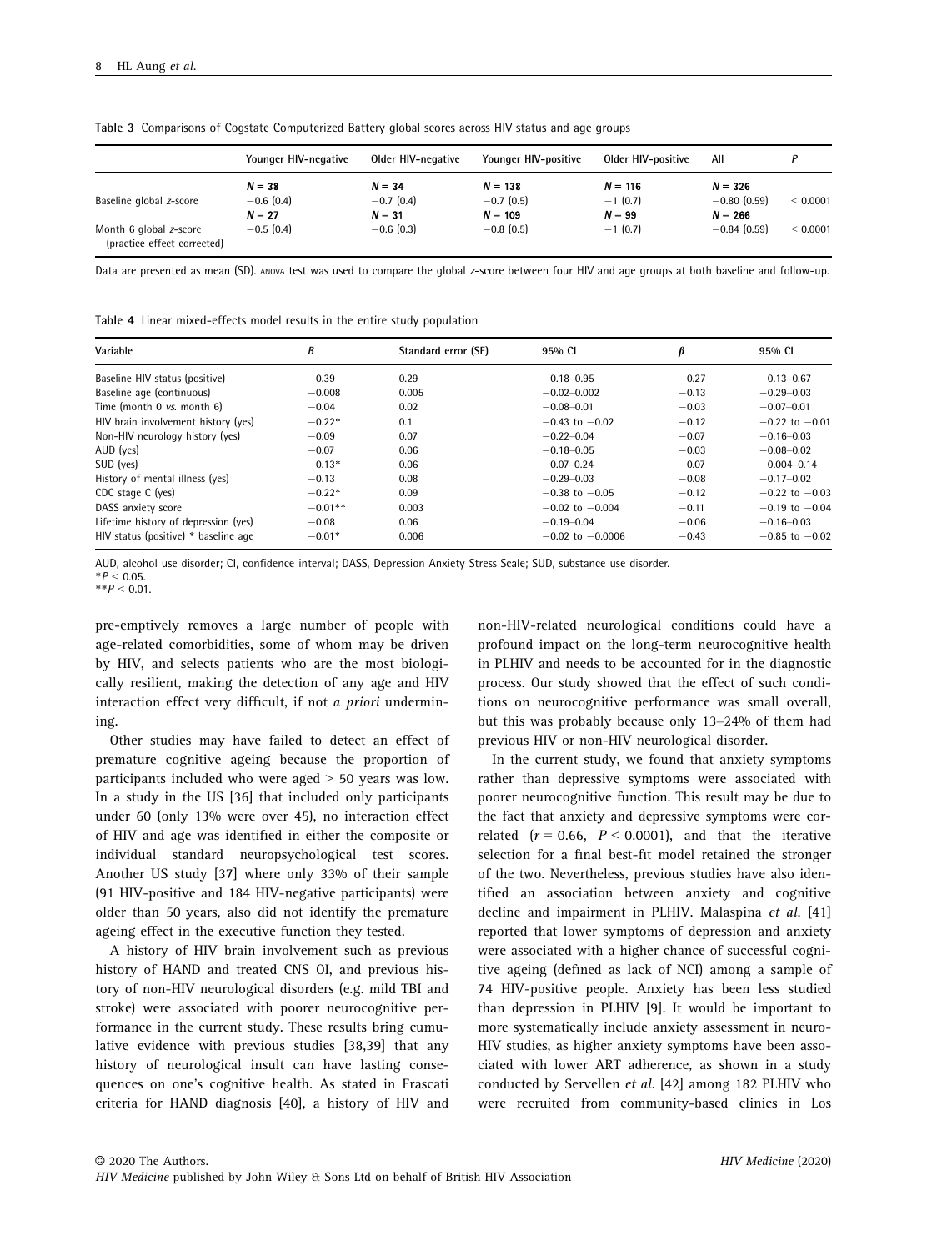

Fig. 1 Global z-score predicted by the linear mixed-effects model for the HIV-negative and HIV-positive groups by age. The interaction effect of HIV and age on global z-score predicted by the linear mixed-effects model presented. The effect size  $\beta$  is  $-0.43$  (95% confidence interval:  $-0.85$  to  $-0.02$ ) and it is statistically significant at  $P \le 0.05$ .

Angeles, USA [43]. The clinical implication of our results is that provision of regular mental health support, including for anxiety, remains critical in ageing PLHIV [38,44,45]. Importantly, stress management and cognitive behavioural therapies have been reported to be effective in alleviating anxiety symptoms among PLHIV [46].

Our finding that having CDC stage C was negatively associated with neurocognitive function represents cumulative evidence that AIDS is a risk factor for NCI [47]. Heaton et al. [48] also showed, when focusing on CDC stage, that NCI rate increased with the advancing CDC stage in both the pre-cART and cART cohorts. CDC stage C implies that PLHIV may have experienced high viral load and/or low nadir CD4 and/or an AIDSdefining illness. As our analysis also included nadir and current CD4 counts, as well as viral load, it suggests that the CDC stage may be the strongest predictor for NCI.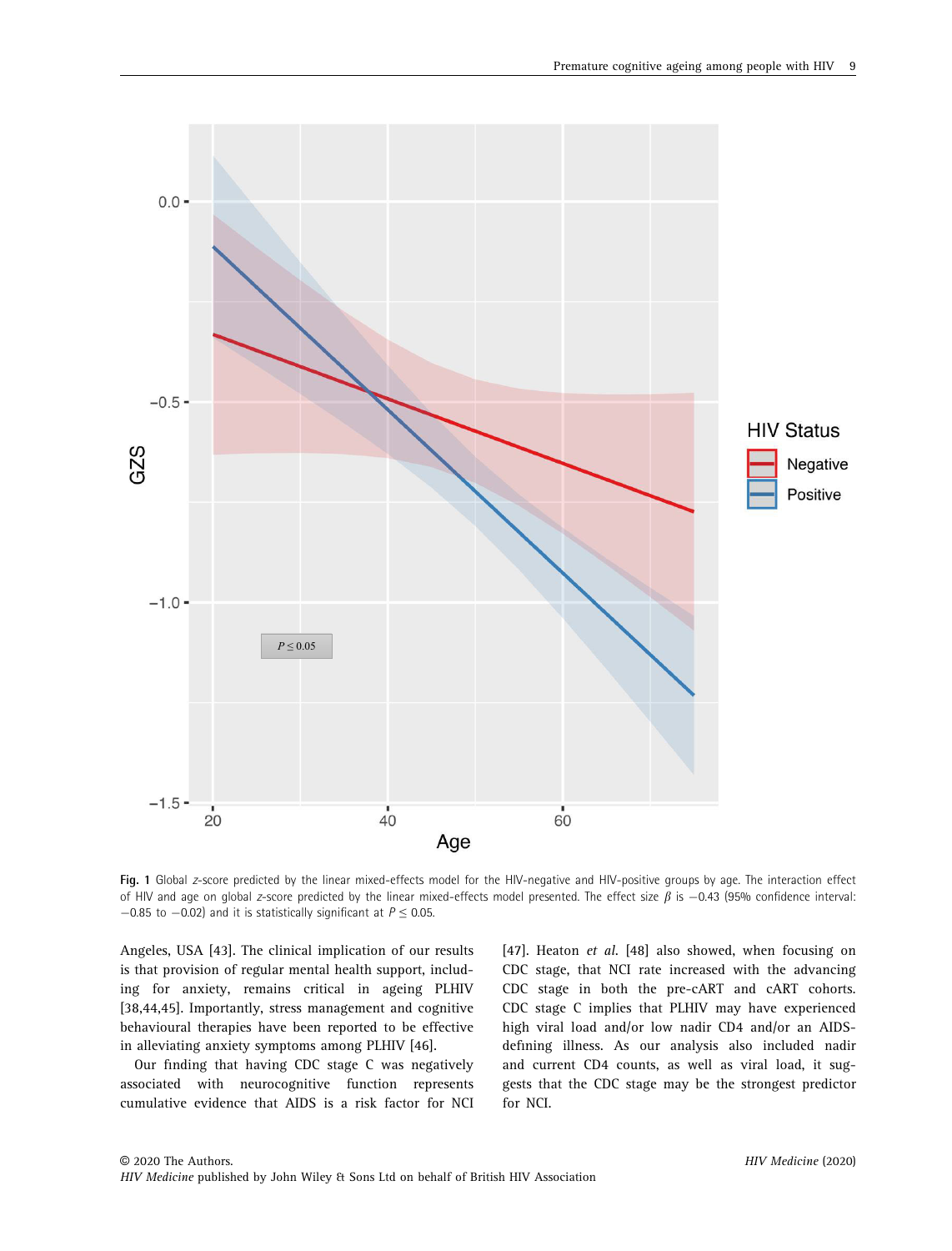|  |  | Table 5 Linear mixed-effects model results in the HIV-positive sample |  |  |  |  |  |  |
|--|--|-----------------------------------------------------------------------|--|--|--|--|--|--|
|--|--|-----------------------------------------------------------------------|--|--|--|--|--|--|

| Variable                           | B          | <b>SE</b> | 95% CI               | β       | 95% CI              |
|------------------------------------|------------|-----------|----------------------|---------|---------------------|
| Baseline age                       | $-0.02***$ | 0.004     | $-0.03$ to $-0.01$   | $-0.30$ | $-0.42$ to $-0.18$  |
| Time (month 0 vs. month 6)         | $-0.07*$   | 0.03      | $-0.6$ to $-0.1$     | $-0.05$ | $-0.11$ to $-0.003$ |
| Non-HIV neurology history          | $-0.17*$   | 0.08      | $-0.32$ to $-0.02$   | $-0.12$ | $-0.23$ to $-0.001$ |
| SUD (yes)                          | 0.124      | 0.07      | $-0.01 - 0.26$       | 0.07    | $-0.008 - 0.15$     |
| CDC stage C (yes)                  | $-0.18*$   | 0.09      | $-0.35$ to $-0.03$   | $-0.11$ | $-0.22 - 0.02$      |
| Duration of ART (months)           | $0.001*$   | 0.001     | $0.00009 - 0.003$    | 0.2     | $0.01 - 0.38$       |
| Duration of HIV diagnosis (months) | $-0.001$   | 0.001     | $-0.002 - 0.0002$    | $-0.19$ | $-0.37 - 0.03$      |
| CD4 count                          | $-0.0002$  | 0.0001    | $-0.0005 - 0.000004$ | $-0.09$ | $-0.19 - 0.002$     |
| Viral load $<$ 200 (yes)           | $-0.11$    | 0.08      | $-0.3 - 0.05$        | $-0.05$ | $-0.12 - 0.02$      |
| DASS anxiety score                 | $-0.02***$ | 0.004     | $-0.02$ to $-0.008$  | $-0.17$ | $-0.28$ to $-0.09$  |

ART, antiretroviral therapy; CI, confidence interval; DASS, Depression Anxiety Stress Scale; SUD, substance use disorder.  $*P < 0.05$ .

\*\*\* $P < 0.001$ .

Unexpectedly, current SUD, which was assessed with the Mini International Neuropsychiatric Interview alcohol and substance use sections, was associated with higher neurocognitive performance. This unexpected result may be explained by the significantly higher representation of younger participants among those with SUD in both HIVpositive (5% among young  $vs.$  0% among old) and HIVnegative groups (28% among young people vs. 10% among old people) groups. Neurocognitive consequences of substance use depend on the type and dose of the drug, duration that the substance has been used, and whether it is single or polydrug use [49]. It is possible that substance users in this study, while meeting the SUD criteria, remained high-functioning individuals.

Interestingly, we found that longer duration of ART was associated with better neurocognitive performance within the HIV-positive sample when the effects of chronological age and HIV duration were controlled for. This finding supports the evidence that stability on ART is associated with better and/or stable cognitive function [50,51]. Longer duration of ART implies longer disease stability, better viral control and greater immune reconstitution [52]. In all, this means that besides early cART initiation and low AIDS, stability on treatment is another major factor for cognitive health.

A potential explanation for premature cognitive ageing in HIV includes chronic immune activation and immune senescence [53,54]. This mechanism is similar to what has been found in the normal ageing process, so that it has been postulated that the ageing phenomenon starts early among PLHIV [55]. Importantly, there is evidence of chronic neuroimmune activation and associated neuroinflammation despite successful cART and viral suppression [56]. Altogether, ageing and HIV may lead to brain damage via excitotoxicity, mitochondrial dysfunction and oxidative stress [53,57].

Evidence of premature cognitive ageing in a cohort that is optimally treated and is representative of the multiple comorbidities found in a community sample has serious public health ramifications. As age is the number one factor for all-type dementia, it will be very important to follow this kind of cohort into their 70s, the age at which the dementia risk increases exponentially in the general population [6]. More worryingly, at the global level, because PLHIV who have this level of healthcare and cART access, and low AIDS proportion are in the minority [58], it can be expected that in less healthy PLHIV, the premature ageing effect may be even larger, as would be the dementia risk [13].

The implications of premature ageing are not only related to dementia risk. Poor cognitive health negatively affects physical and social functioning in ageing PLHIV [59,60]. This, in turn, impacts quality of life [61]. Poor cognitive health may also lead to less cART adherence [62], potentially reducing the high compliance rate among older PLHIV [63]. Although there is no evidence of this in the current cohort, this is a possibility that cannot be ignored in general. Importantly, cognitive decline remains independently associated with mortality in the cART-treated cohort [64]. A higher mortality rate in people with HAND or other dementia may falsely lead the HIV research community to think that cognitive issues are less represented than they actually are due to a survivor effect [65].

Our study supports that PLHIV aged  $\geq$  50 years should undergo regular neurocognitive and mental health screen and further investigation when this screen is positive [66]. However, implementation research is urgently needed to enable a realistic clinical translation. For example, while the CCB is a screening option especially for repeated testing [67], we have found that involvement of neuropsychologists for the training of the non-specialist staff is needed as in the current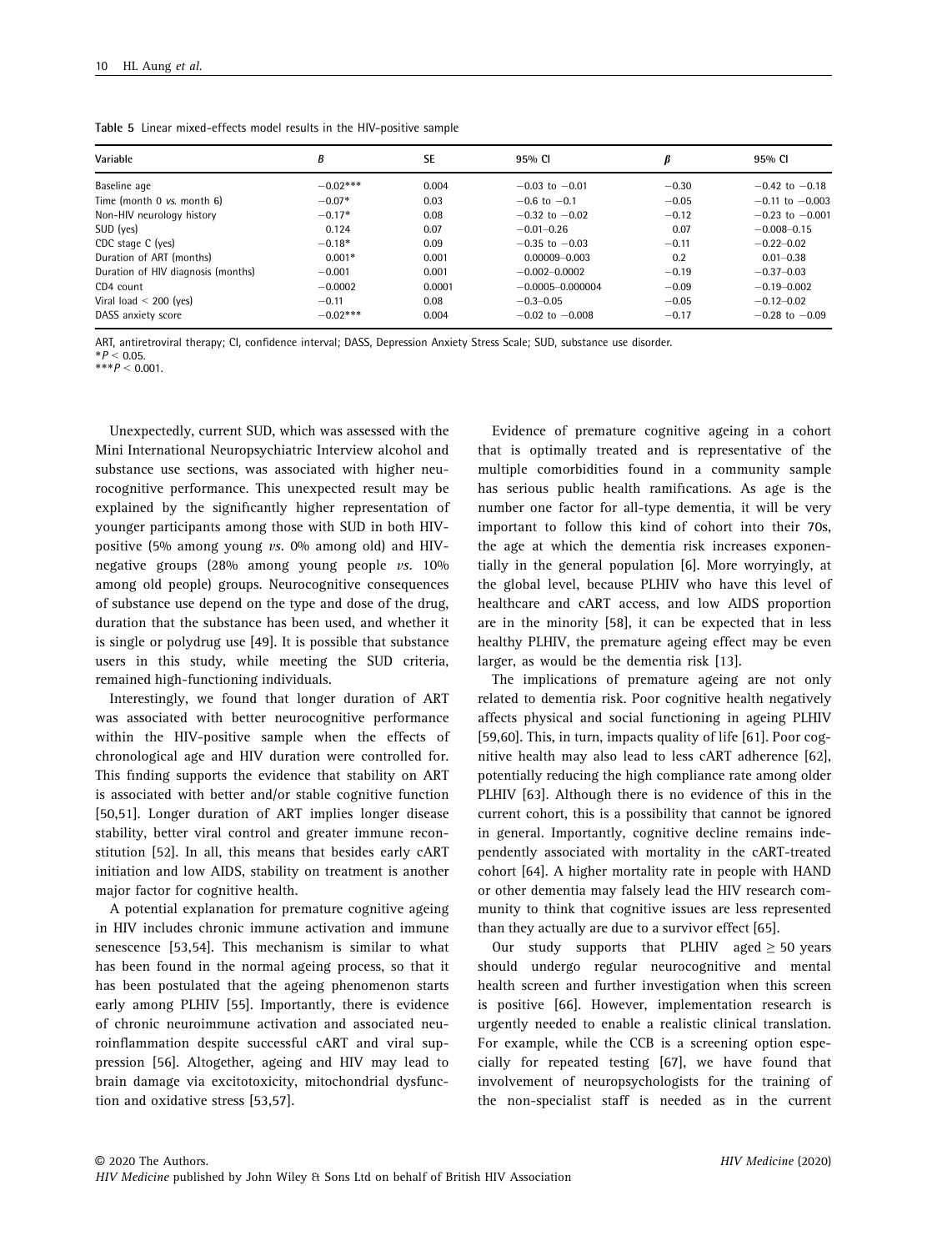study. This may represent a new type of work for clinical neuropsychologists in the future, but other options will need to be explored given the resource implications. Lastly, it would also be important to assess the value of cognitive remediation strategies (e.g. Smart-Brain [68] and InSight [69]) as a way to prevent further deterioration [70] as pharmaceutical treatment has shown variable efficacy.

#### Limitations

Our study has a number of limitations. First, the attrition rate was 18% (19% among HIV-negative and 18% among HIV-negative participants) that is higher than previous studies conducted by our research group in cohorts recruited from tertiary healthcare centres [39,71] where the attrition rate was never  $> 10\%$ . Paradoxically, this could be due to the fact that primary healthcare has a higher number of healthier participants who are busy and have limited amount of time for follow-up visits. However, the level of baseline cognitive performance was similar between those who did and did not attend the follow-up. Finally, the LME model enabled the inclusion of all the visits in the analysis and produced estimates corrected for attrition.

Second, it is very likely that this study embeds some degree of survivor bias among the HIV-positive samples. Some of the older PLHIV who had survived and participated in this study might represent, to some extent, an elite group who are less likely to present with premature or accelerated cognitive ageing. This effect may be further amplified compared with other international locations, or even rural Australian locations, because the study sample is composed of urban and highly educated gay and bisexual men who are receiving the optimal HIV care that is possible in a high-income country. Nevertheless, we included highly comparable HIV-negative gay and bisexual men as controls from the same primary care location which together with the low AIDS prevalence may have partially limited a survivor effect. Third, our study included only men and therefore the findings may not be applicable to female PLHIV. This is, however, representative of the Australian HIV population, which comprises mainly males [4].

Lastly, while the CCB is a useful cognitive computerized battery that was well adapted to the current primary care setting, CCB remains a screening tool that is best used as a composite global cognitive ability score [19]. This means that some cognitive functions were not assessed (e.g. fine motor coordination) and some participants may have declined in one particular cognitive function that was not reflected in the global composite zscore. This, however, should be considered against the evidence showing that the CCB is sensitive to HAND and HIV-related cognitive decline [18,19] whilst the composite score is highly reliable on repeated testing [72].

## Conclusion

The current study identified premature cognitive ageing in a community sample of well-educated and well-treated HIV-positive gay and bisexual men with low AIDS rate, compared with demographically comparable HIV-negative counterparts. The study was conducted at a primary care clinic in Sydney, Australia, and included allcomers in the HIV-positive group. However, the effects of psychiatric, HIV and non-HIV neurological and other medical comorbidities were adjusted in the analyses. In terms of clinical implications, our study supports regular neurocognitive screening in treated (even if virally suppressed) PLHIV aged  $\geq$  50 years, particularly in those with a historical CDC stage C, or a history of HIV-related and non-HIV-related neurological conditions. Concurrent monitoring and intervention on mental health burden should also be considered for PLHIV to prevent additional risk to neurocognitive decline. In terms of research implications, it is critical that further resources and research funding be allocated to the follow-up of such cohorts.

# Acknowledgements

We thank the treating physicians, nursing staff and study coordinators at Holdsworth House Medical Practice who enrolled patients in this study. We also deeply thank all the patients who participated in this study.

Conflict of interest: BB contributes to the Natalizumab advisory board (Australia, 2006–); Biogen Idec PML advisory board (Natalizumab) International (2008–); GlaxoSmithKline national advisory board (2009–); Merck Serono PML international advisory board (2009–) and contributed to the Biogen Alzheimer's advisory board in 2018. He has received speaker honorarium from Johnson & Johnson in 2018. He has been on the IDS editorial board since 2018; Lancet HIV; and the Journal for Neurovirology. MB has served as an advisory board member and/or educational speaker for Gilead Sciences, ViiV Healthcare, Janssen and AbbVie and has received travel assistance from Gilead Sciences. All the other authors declare no conflicts of interest.

Financial disclosure: ViiV Healthcare provided funding to conduct the primary research project, but the authors did not receive any funding support to conduct the analysis for the current manuscript.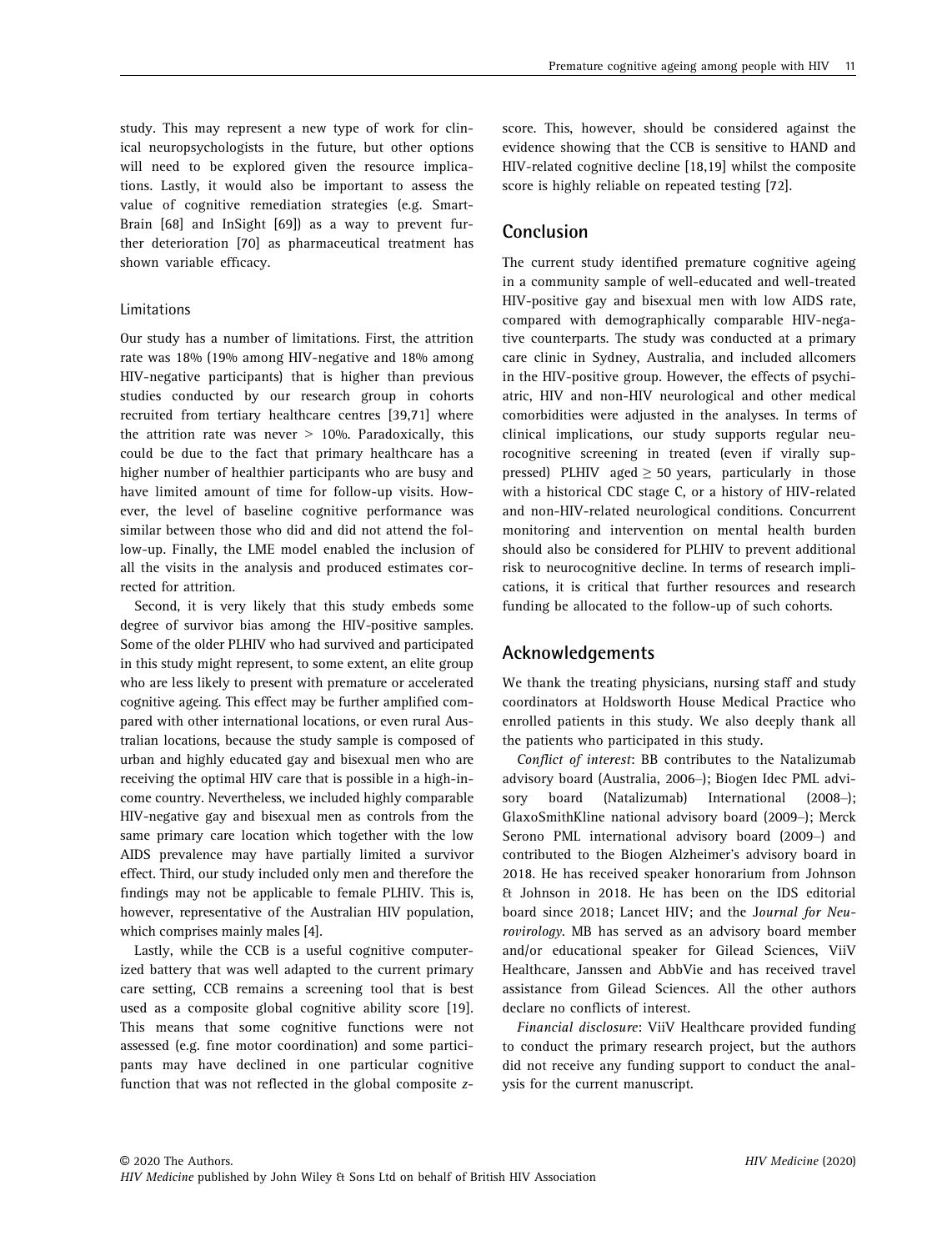# Author contributions

MB, TV, DQ AND AJ carried out data collection. The study was conceived by HLA, MB, BB, LM and LAC. HLA, ZL, TMG and LAC developed the methodology. HLA carried out the formal analysis and investigation. HLA prepared the original draft manuscript, while HLA, MB, TMG, BB, LM and LAC reviewed and edited versions. This work was supervised by BB, LM and LAC.

# **References**

- 1 Autenrieth CS, Beck EJ, Stelzle D, Mallouris C, Mahy M, Ghys P. Global and regional trends of people living with HIV aged 50 and over: Estimates and projections for 2000–2020. PLoS One 2018; 13: e0207005.
- 2 Palella Jr FJ, Delaney KM, Moorman AC et al. Declining morbidity and mortality among patients with advanced human immunodeficiency virus infection. N Engl J Med 1998; 338: 853–860.
- 3 Lima VD, Harrigan R, Bangsberg DR et al. The combined effect of modern highly active antiretroviral therapy regimens and adherence on mortality over time. J Acquir Immune Defic Syndr (1999) 2009; 50: 529.
- 4 Institute K. HIV, Viral Hepatitis and Sexually Transmissible Infections in Australia: Annual Surveillance Report 2018. Sydney, Kirby Institute, UNSW Sydney, 2018.
- 5 Bretaña NA, Gray R, Law M, Guy R. Aging of the HIV population in Australia: a modeling study. JAIDS J Acquired Immune Defic Syndromes 2018; 79: e115-e6.
- 6 Aung HL, Kootar S, Gates TM, Brew BJ, Cysique LA. How alltype dementia risk factors and modifiable risk interventions may be relevant to the first-generation aging with HIV infection? Eur Geriatr Med 2019; 10: 227–238.
- 7 Aronson MK, Ooi WL, Geva DL, Masur D, Blau A, Frishman W. Dementia: age-dependent incidence, prevalence, and mortality in the old old. Arch Intern Med 1991; 151: 989–992.
- 8 Basu S, Chwastiak LA, Bruce RD. Clinical management of depression and anxiety in HIV-infected adults. AIDS 2005; 19: 2057–2067.
- 9 Watkins CC, Treisman GJ. Neuropsychiatric complications of aging with HIV. J Neurovirol 2012; 18: 277–290.
- 10 Gulpers B, Ramakers I, Hamel R, Köhler S, Voshaar RO, Verhey F. Anxiety as a predictor for cognitive decline and dementia: a systematic review and meta-analysis. Am J Geriat Psychiat 2016; 24: 823–842.
- 11 Ownby RL, Crocco E, Acevedo A, John V, Loewenstein D. Depression and risk for Alzheimer disease: systematic review, meta-analysis, and metaregression analysis. Arch Gen Psychiatry 2006; 63: 530–538.
- 12 Aung HL, Aghvinian M, Gouse H, Robbins RN, Brew BJ, Mao L, Cysique LA. Is There Any Evidence of Premature,

Accentuated and Accelerated Aging Effects on Neurocognition in People Living with HIV? A Systematic Review. AIDS and Behavior. 2020 Oct 6:1-44.

- 13 Cysique LA, Brew BJ. The effects of HIV and aging on brain functions: proposing a research framework and update on last 3 years' findings. Curr Opin HIV AIDS 2014; 9: 355–364.
- 14 Valcour V, Paul R, Neuhaus J, Shikuma C. The effects of age and HIV on neuropsychological performance. J Int Neuropsychol Soc. 2011; 17: 190–195.
- 15 Garsia R. HIV treatment, care and support in NSW: a work necessarily still in progress. NSW Public Health Bull 2010; 21: 89–92.
- 16 Rosenthal J, Tyor W. Aging, comorbidities, and the importance of finding biomarkers for HIV-associated neurocognitive disorders. J Neurovirol 2019; 25: 673–685.
- 17 Hardy DJ, Vance DE. The neuropsychology of HIV/AIDS in older adults. Neuropsychol Rev 2009; 19: 263.
- 18 Bloch M, Kamminga J, Jayewardene A et al. A screening strategy for HIV-associated neurocognitive disorders that accurately identifies patients requiring neurological review. Clin Infect Dis 2016; 63: 687–693.
- 19 Kamminga J, Bloch M, Vincent T, Carberry A, Brew BJ, Cysique LA. Determining optimal impairment rating methodology for a new HIV-associated neurocognitive disorder screening procedure. J Clin Exp Neuropsychol 2017; 39: 753–767.
- 20 Lovibond PF, Lovibond SH. The structure of negative emotional states: comparison of the depression anxiety stress scales (DASS) with the beck depression and anxiety inventories. Behav Res Ther 1995; 33: 335–343.
- 21 Sheehan DV, Lecrubier Y, Sheehan KH et al. The Mini-International Neuropsychiatric Interview (MINI): the development and validation of a structured diagnostic psychiatric interview for DSM-IV and ICD-10. J Clin Psychiat 1998; 59: 22–33.
- 22 Heaton RK, Marcotte TD, Mindt MR et al. The impact of HIVassociated neuropsychological impairment on everyday functioning. J Int Neuropsychol Soc 2004; 10: 317–331.
- 23 Cysique LA, Maruff P, Darby D, Brew BJ. The assessment of cognitive function in advanced HIV-1 infection and AIDS dementia complex using a new computerised cognitive test battery. Arch Clin Neuropsychol 2006; 21: 185–194.
- 24 Maruff P, Thomas E, Cysique L et al. Validity of the CogState brief battery: relationship to standardized tests and sensitivity to cognitive impairment in mild traumatic brain injury, schizophrenia, and AIDS dementia complex. Arch Clin Neuropsychol. 2009; 24: 165–178.
- 25 Blanco JR, Jarrín I, Vallejo M et al. Definition of advanced age in HIV infection: looking for an age cut-off. AIDS Res Hum Retroviruses 2012; 28: 1000–1006.
- 26 Bates D, Sarkar D, Bates MD, Matrix L. The lme4 package. R Package Version 2007; 2: 74.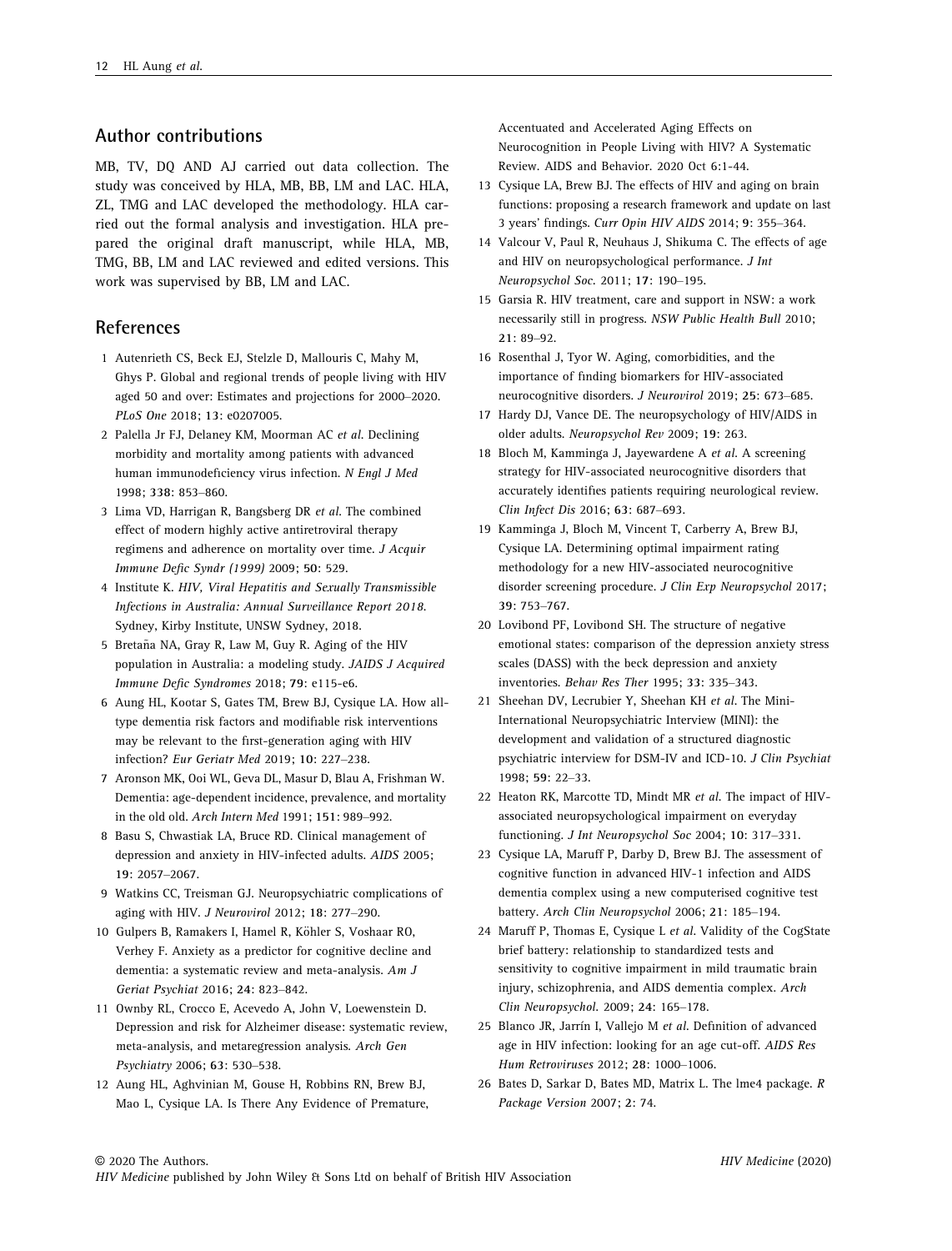- 27 Saloner R, Cysique LA. HIV-Associated Neurocognitive Disorders: A Global Perspective. J Int Neuropsychol Soc. 2017; 23 (9–10): 860–9.
- 28 Heaton RK, Clifford DB, Franklin Jr DR et al. HIV-associated neurocognitive disorders persist in the era of potent antiretroviral therapy: CHARTER Study. Neurology 2010; 75: 2087–2096.
- 29 Gates TM, Cysique LA. The chronicity of HIV infection should drive the research strategy of NeuroHIV treatment studies: a critical review. CNS Drugs 2016; 30: 53–69.
- 30 Maruff P, Lim YY, Darby D et al. Clinical utility of the cogstate brief battery in identifying cognitive impairment in mild cognitive impairment and Alzheimer's disease. BMC Psychol 2013; 1: 30.
- 31 Goodkin K, Miller EN, Cox C et al. Effect of ageing on neurocognitive function by stage of HIV infection: evidence from the Multicenter AIDS Cohort Study. Lancet HIV 2017; 4 (9): e411–e422.
- 32 Ding Y, Lin H, Shen W, Wu Q, Gao M, He N. Interaction effects between HIV and aging on selective neurocognitive impairment. J Neuroimmune Pharmacol 2017; 12: 661–669.
- 33 Gawron N, Choinski M, Szymanska-Kotwica B et al. Effects of age, HIV, and HIV-associated clinical factors on neuropsychological functioning and brain regional volume in HIV+ patients on effective treatment. J Neurovirol 2018; 25:  $9 - 21$
- 34 Towgood KJ, Pitkanen M, Kulasegaram R et al. Mapping the brain in younger and older asymptomatic HIV-1 men: Frontal volume changes in the absence of other cortical or diffusion tensor abnormalities. Cortex A J Devot Study Nerv Syst Behav 2012; 48: 230–241.
- 35 Deeks SG, Lewin SR, Havlir DV. The end of AIDS: HIV infection as a chronic disease. Lancet 2013; 382: 1525–1533.
- 36 Kissel EC, Pukay-Martin ND, Bornstein RA. The relationship between age and cognitive function in HIV-infected men. J Neuropsychiatry Clin Neurosci 2005; 17: 180–184.
- 37 Kim S, Miles T, Huber R, Feit MD. Executive cognitive function of older people with HIV/AIDS. J Hum Behav Soc Environ 2008; 18: 48–63.
- 38 Bonnet F, Amieva H, Marquant F et al. Cognitive disorders in HIV-infected patients: are they HIV-related? AIDS 2013; 27: 391–400.
- 39 Cysique LA, Maruff P, Brew BJ. Variable benefit in neuropsychological function in HIV-infected HAART-treated patients. Neurology 2006; 66: 1447–1450.
- 40 Antinori A, Arendt G, Becker JT et al. Updated research nosology for HIV-associated neurocognitive disorders. Neurology 2007; 69: 1789–1799.
- 41 Malaspina L, Woods SP, Moore DJ et al. Successful cognitive aging in persons living with HIV infection. J Neurovirol 2011; 17: 110–119.
- 42 Van Servellen G, Chang B, Garcia L, Lombardi E. Individual and system level factors associated with treatment nonadherence in human immunodeficiency virus-infected men and women. AIDS Patient Care STDs 2002; 16: 269– 281.
- 43 Brandt CP, Paulus DJ, Garza M, Lemaire C, Norton PJ, Zvolensky MJ. A novel integrated cognitive-behavioral therapy for anxiety and medication adherence among persons living with HIV/AIDS. Cogn Behav Pract 2018; 25: 105–118.
- 44 Milanini B, Catella S, Perkovich B et al. Psychiatric symptom burden in older people living with HIV with and without cognitive impairment: the UCSF HIV over 60 cohort study. AIDS Care 2017; 29: 1178–1185.
- 45 Morrison MF, Petitto JM, Have TT et al. Depressive and anxiety disorders in women with HIV infection. Am J Psychiatry 2002; 159: 789–96.
- 46 Clucas C, Sibley E, Harding R, Liu L, Catalan J, Sherr L. A systematic review of interventions for anxiety in people with HIV. Psychol Health Med 2011; 16: 528–547.
- 47 Bhaskaran K, Mussini C, Antinori A et al. Changes in the incidence and predictors of human immunodeficiency virusassociated dementia in the era of highly active antiretroviral therapy. Ann Neurol 2008; 63: 213–221.
- 48 Heaton RK, Franklin DR, Ellis RJ et al. HIV-associated neurocognitive disorders before and during the era of combination antiretroviral therapy: differences in rates, nature, and predictors. J Neurovirol 2011; 17: 3–16.
- 49 Norman LR, Basso M, Kumar A, Malow R. Neuropsychological consequences of HIV and substance abuse: a literature review and implications for treatment and future research. Curr Drug Abuse Rev 2009; 2: 143–156.
- 50 Kumar S, Himanshu D, Tandon R, Atam V, Sawlani KK, Verma SK. Prevalence of HIV associated neurocognitive disorder using modified mini mental state examination and its correlation with CD4 counts and anti-retroviral therapy. J Assoc Physicians India 2019; 67: 47.
- 51 Cole M, Margolick JB, Cox C et al. Longitudinally preserved psychomotor performance in long-term asymptomatic HIVinfected individuals. Neurology 2007; 69: 2213–2220.
- 52 Brennan AT, Maskew M, Sanne I, Fox MP. The interplay between CD 4 cell count, viral load suppression and duration of antiretroviral therapy on mortality in a resource-limited setting. Trop Med Int Health. 2013; 18: 619–631.
- 53 Cohen RA, Seider TR, Navia B. HIV effects on ageassociated neurocognitive dysfunction: premature cognitive aging or neurodegenerative disease? Alzheimers Res Ther 2015; 7: 37.
- 54 Brew BJ, Crowe SM, Landay A, Cysique LA, Guillemin G. Neurodegeneration and ageing in the HAART era. J Neuroimmune Pharmacol 2009; 4: 163–174.